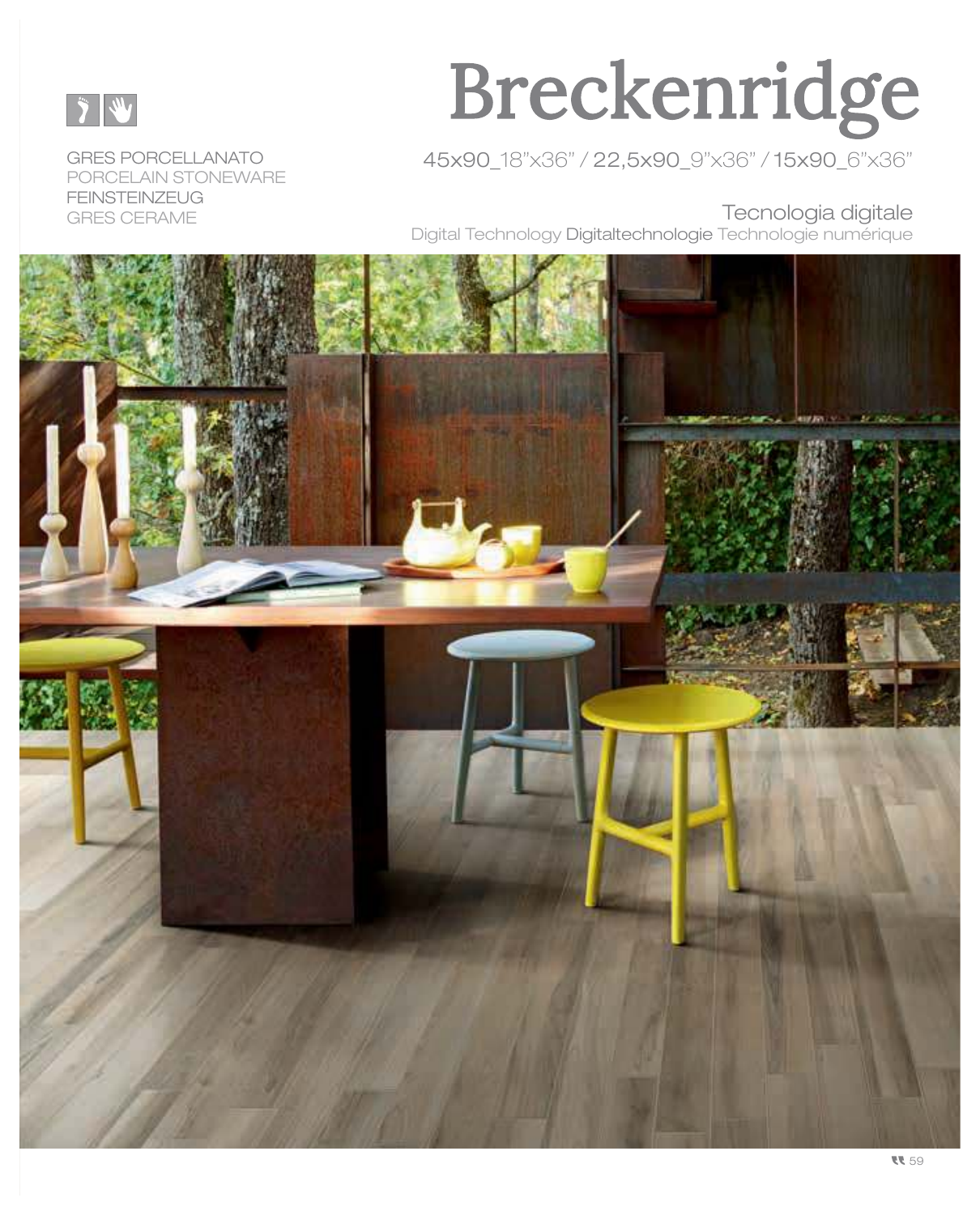# Breckenridge

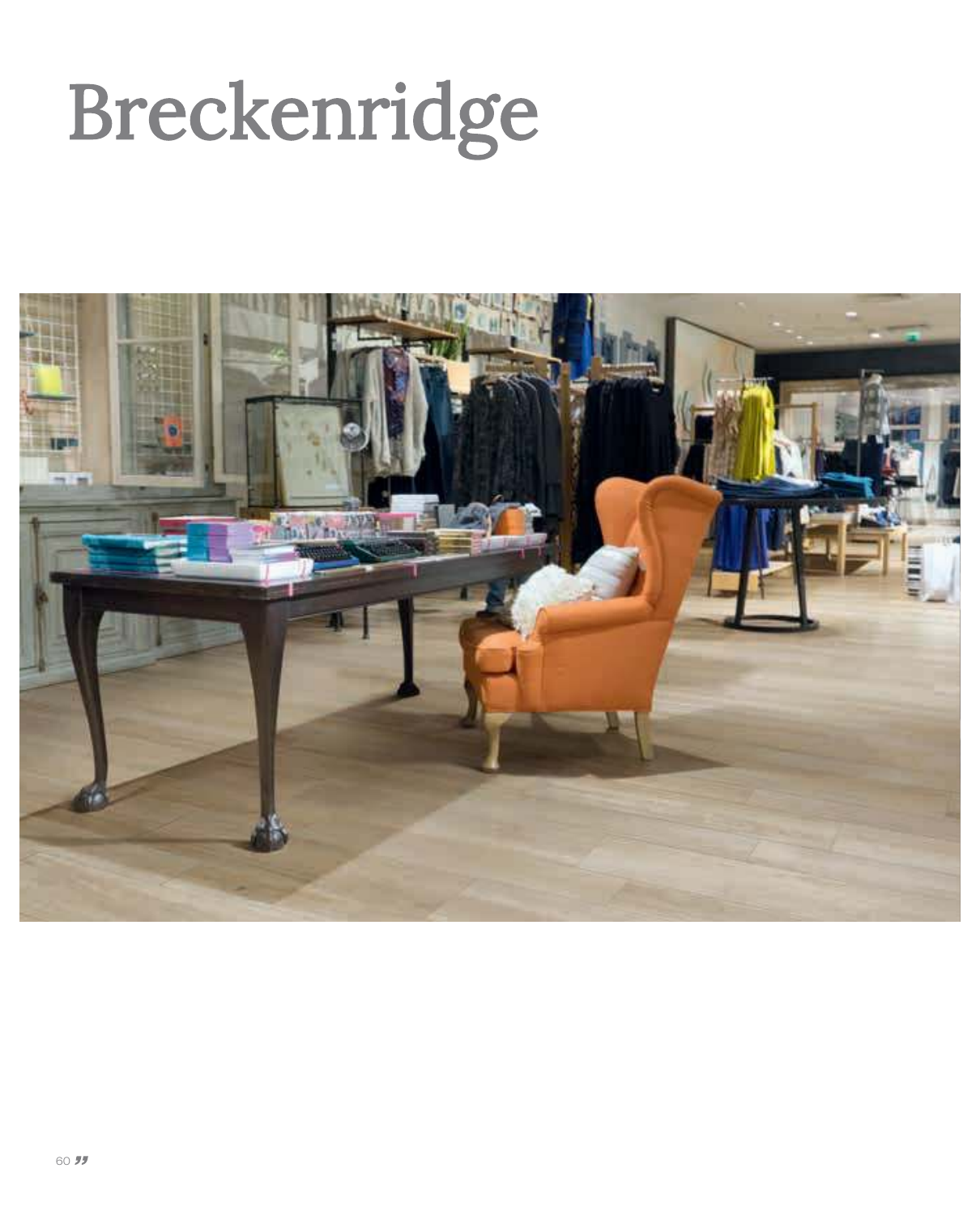![](_page_2_Picture_0.jpeg)

![](_page_2_Picture_1.jpeg)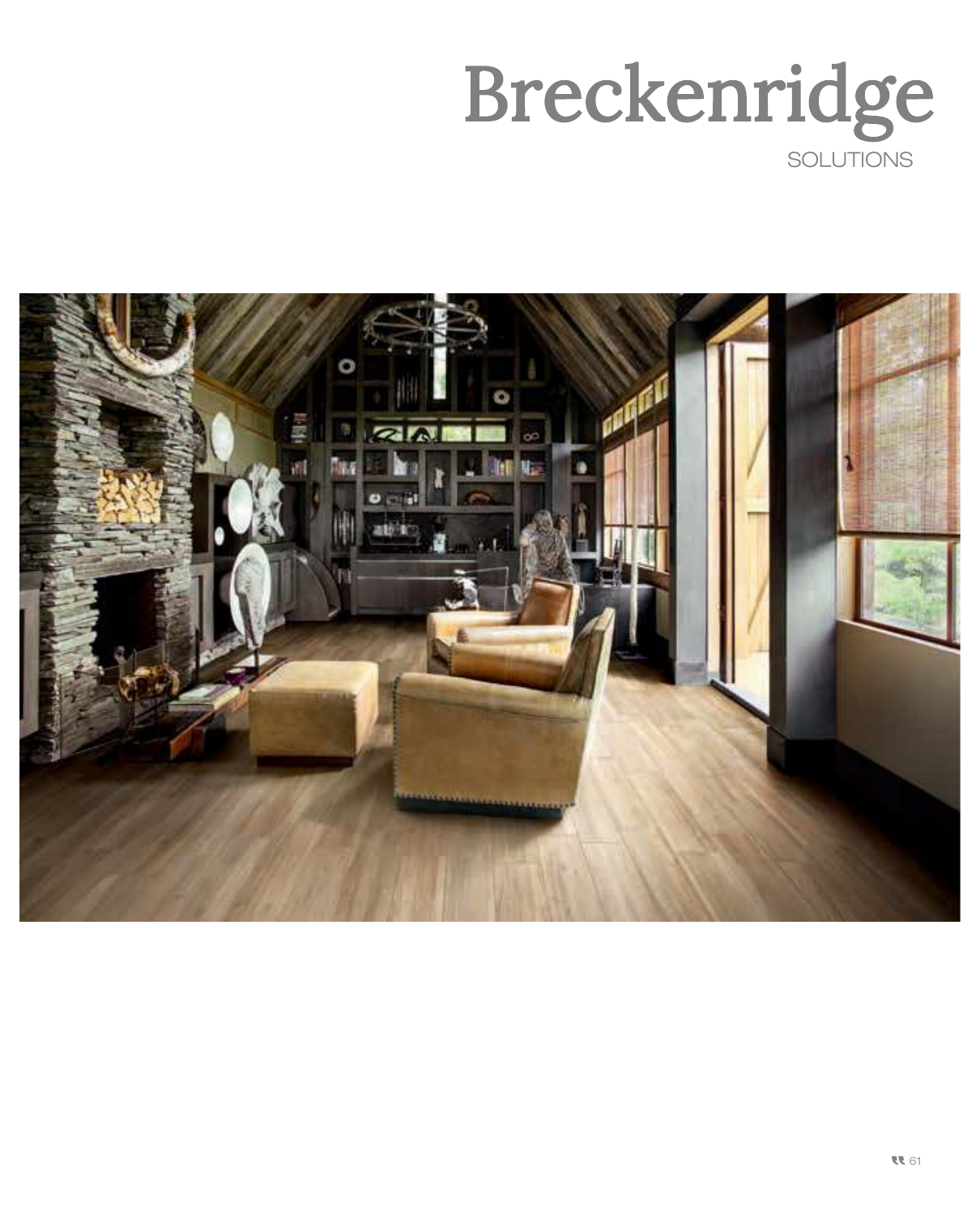# Breckenridge

![](_page_3_Picture_1.jpeg)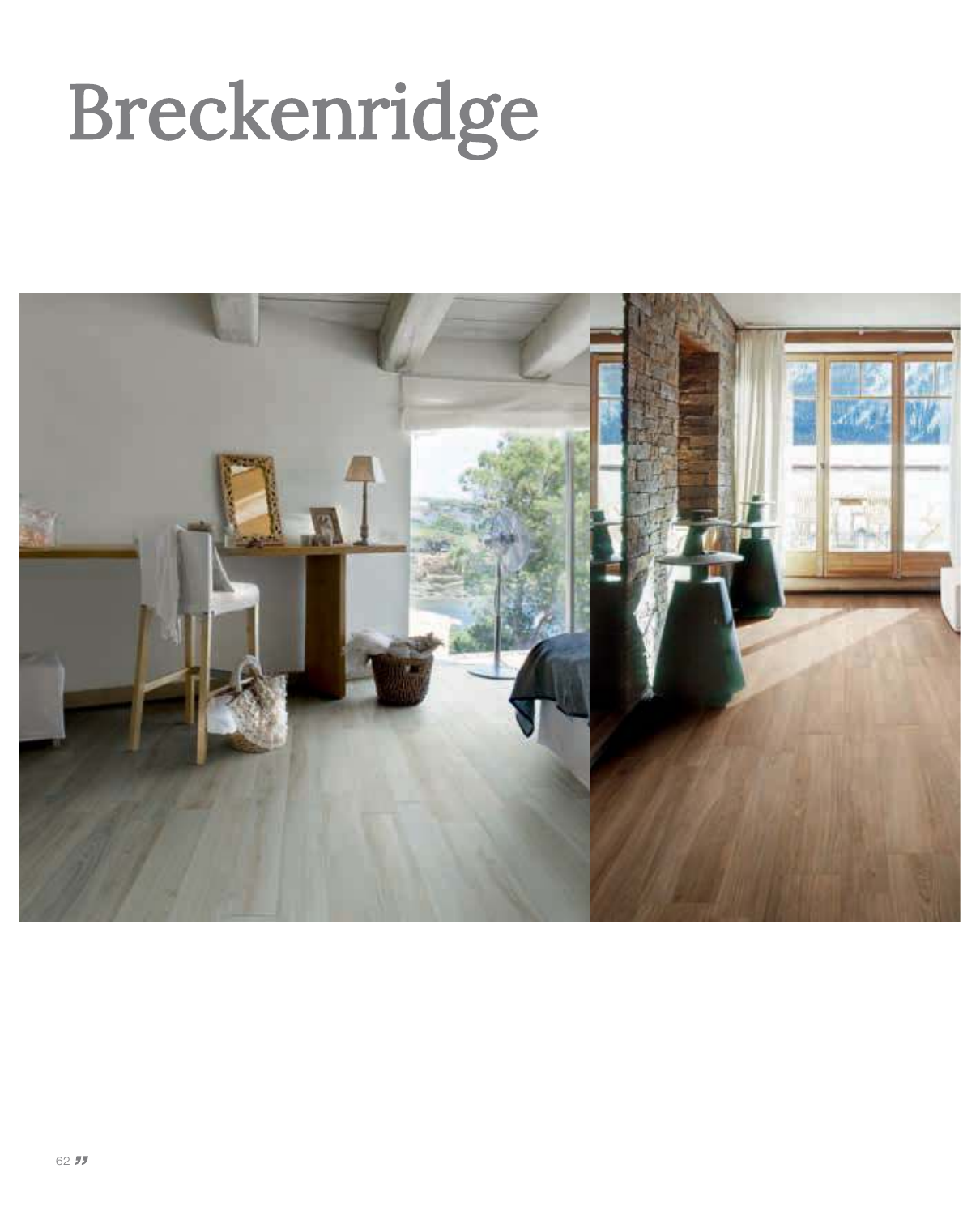![](_page_4_Picture_0.jpeg)

![](_page_4_Picture_1.jpeg)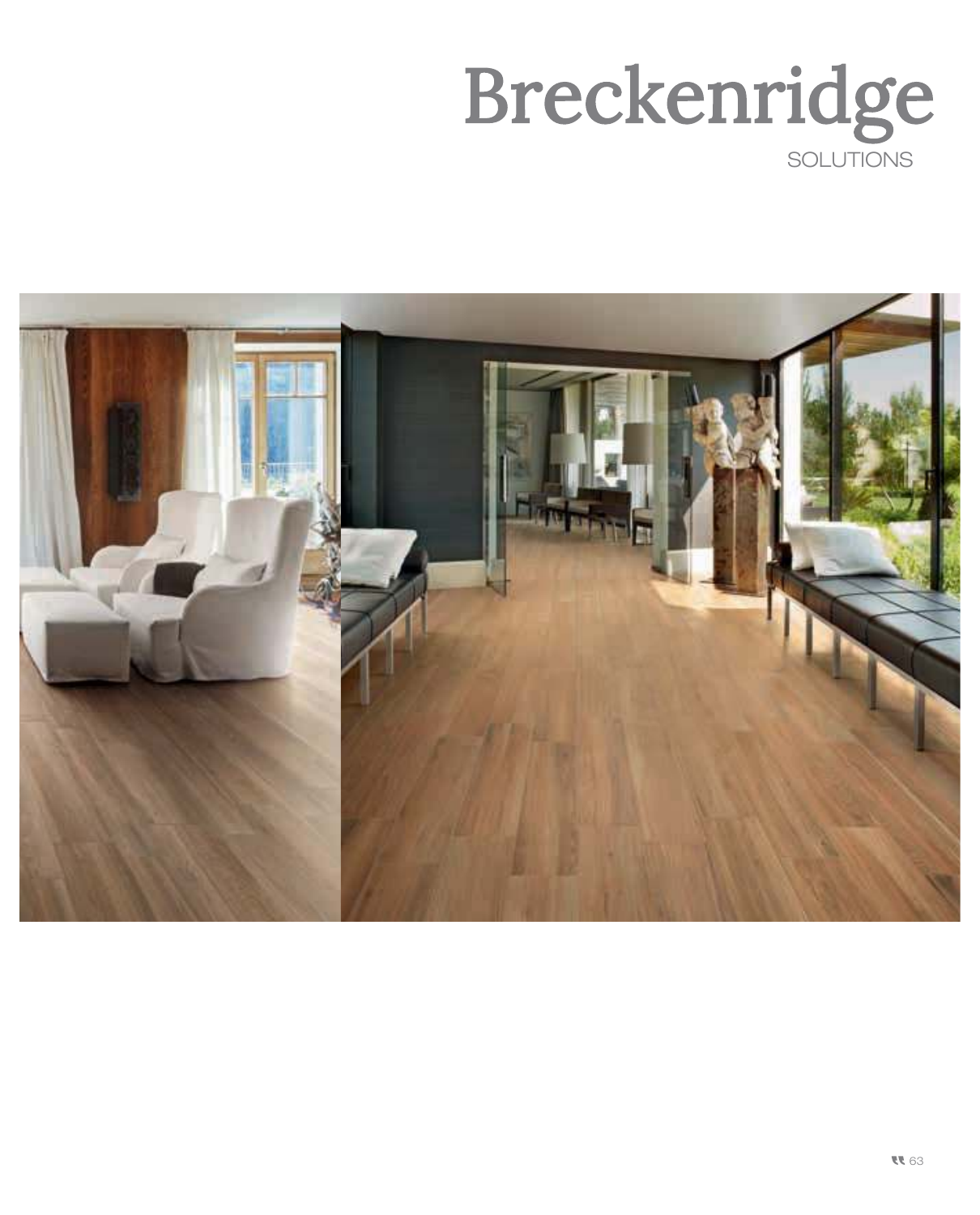64

944

ж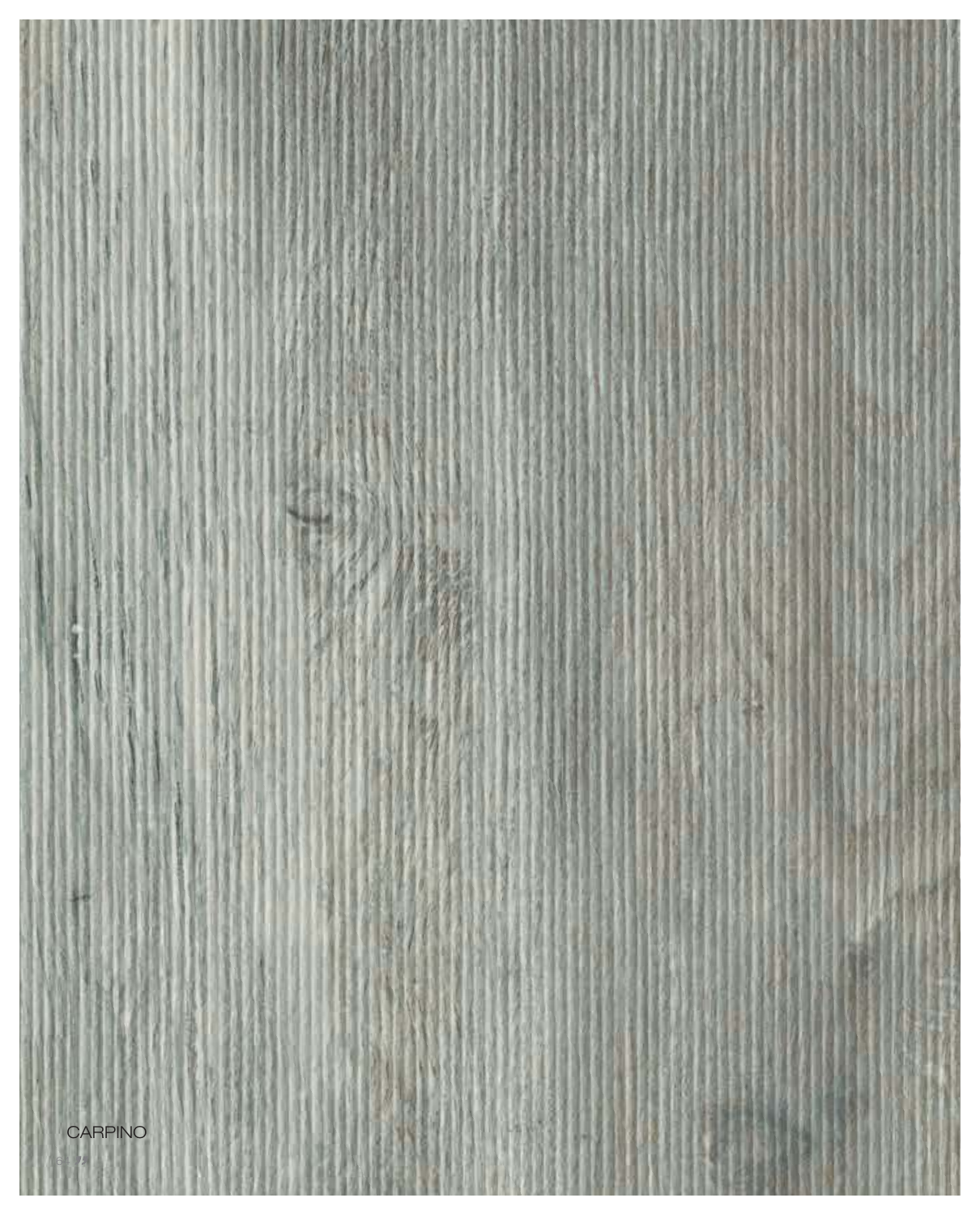GRES PORCELLANATO PORCELAIN STONEWARE FEINSTEINZEUG GRES CERAME

### STRUTTURE 3D 3D STRUCTURES Breckenridge STRUKTUREN DECORATIONS EN RELIEF

![](_page_6_Picture_2.jpeg)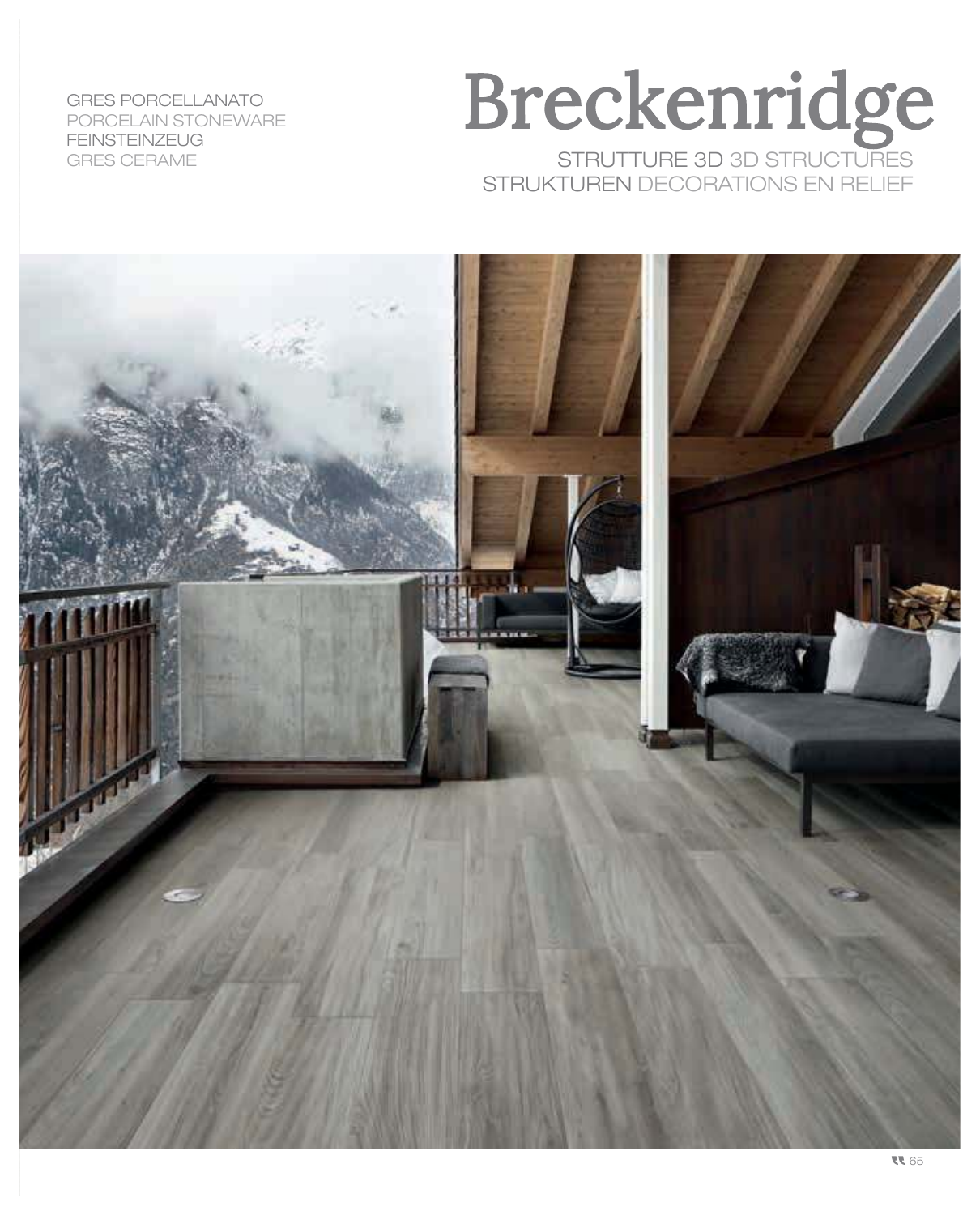![](_page_7_Picture_0.jpeg)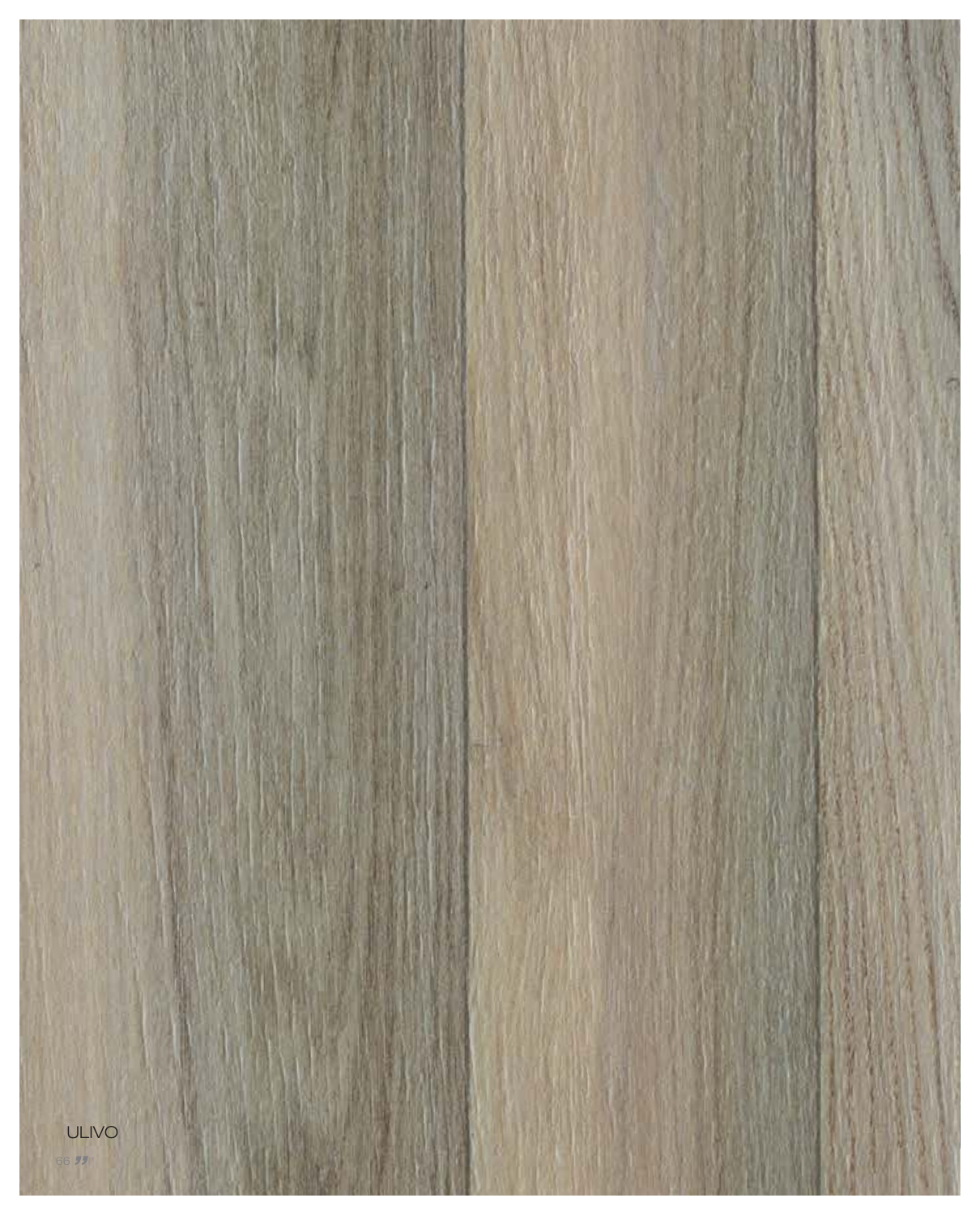GRES PORCELLANATO PORCELAIN STONEWARE FEINSTEINZEUG GRES CERAME

### Breckenridge ESTERNO 2CM OUTDOOR 2CM AUßENBEREICH 2CM EXTÉRIEUR 2CM

![](_page_8_Picture_2.jpeg)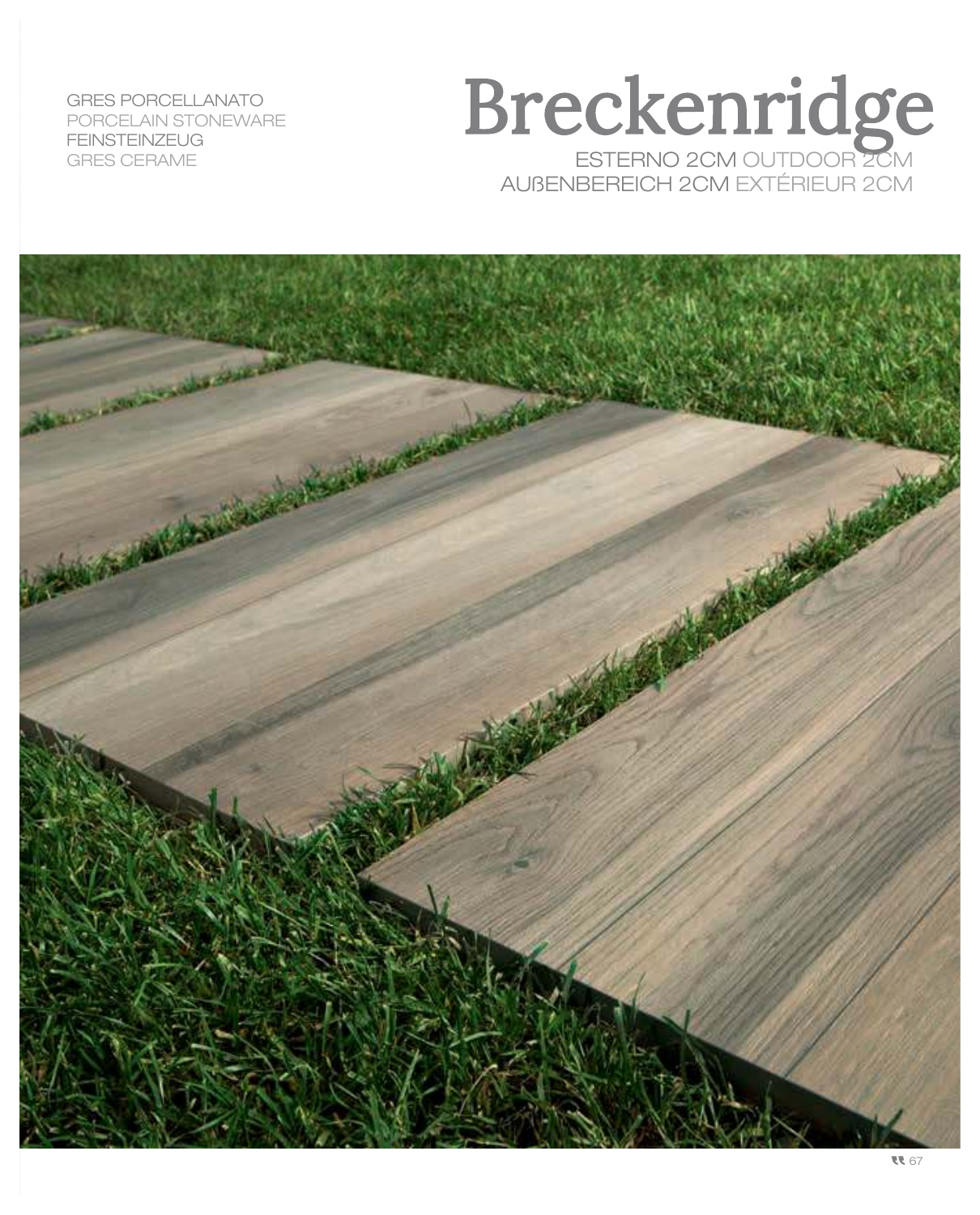## Breckenridge COLORI COLOURS FARBEN COULEURS

![](_page_9_Picture_1.jpeg)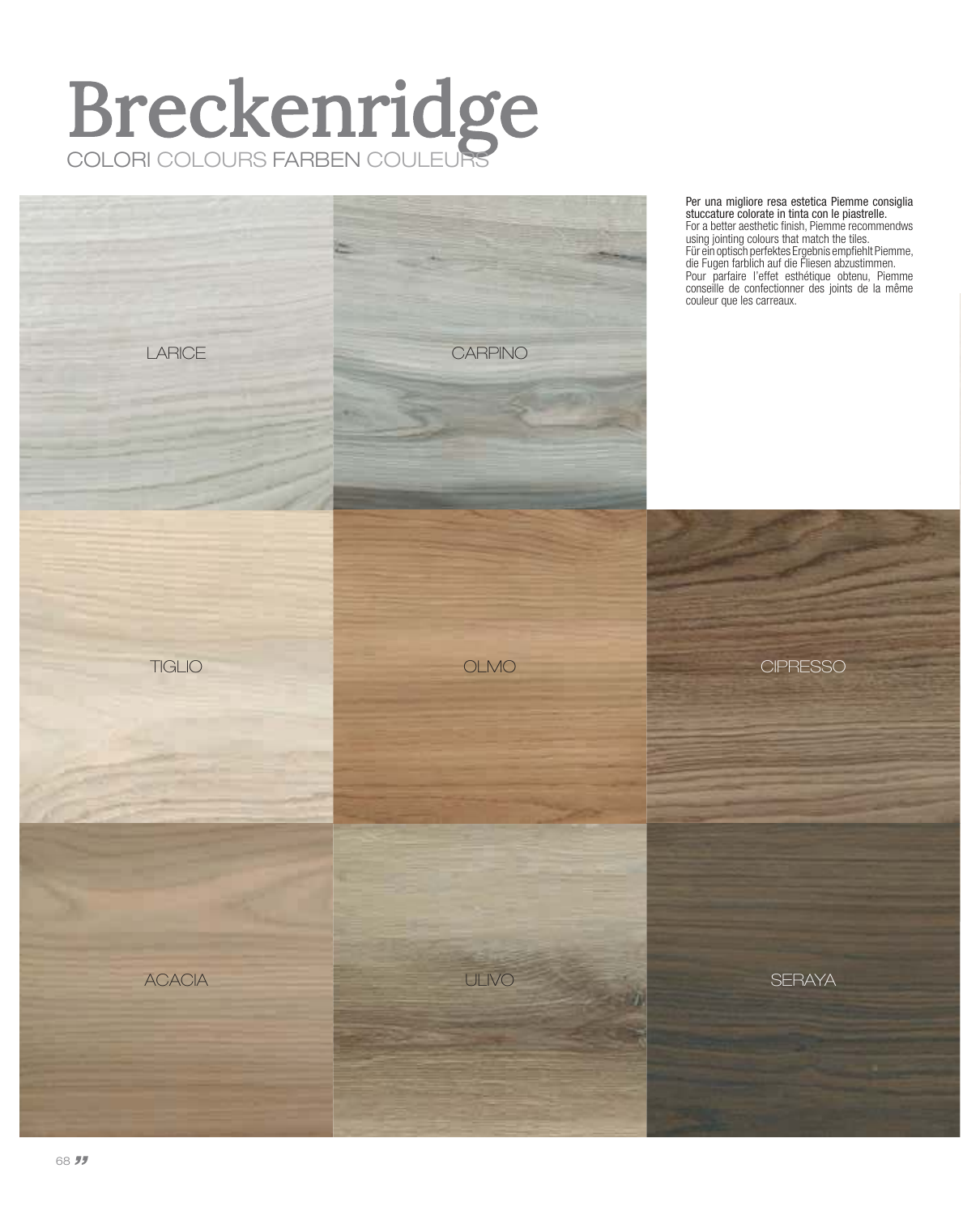## Breckenridge SUPERFICI SURFACES OBERFLÄCHEN SURFACES

![](_page_10_Picture_1.jpeg)

naturale/rettificato matt/rectified matt/kalibriert naturel/rectifié

grip/rettificato velvet/rettificato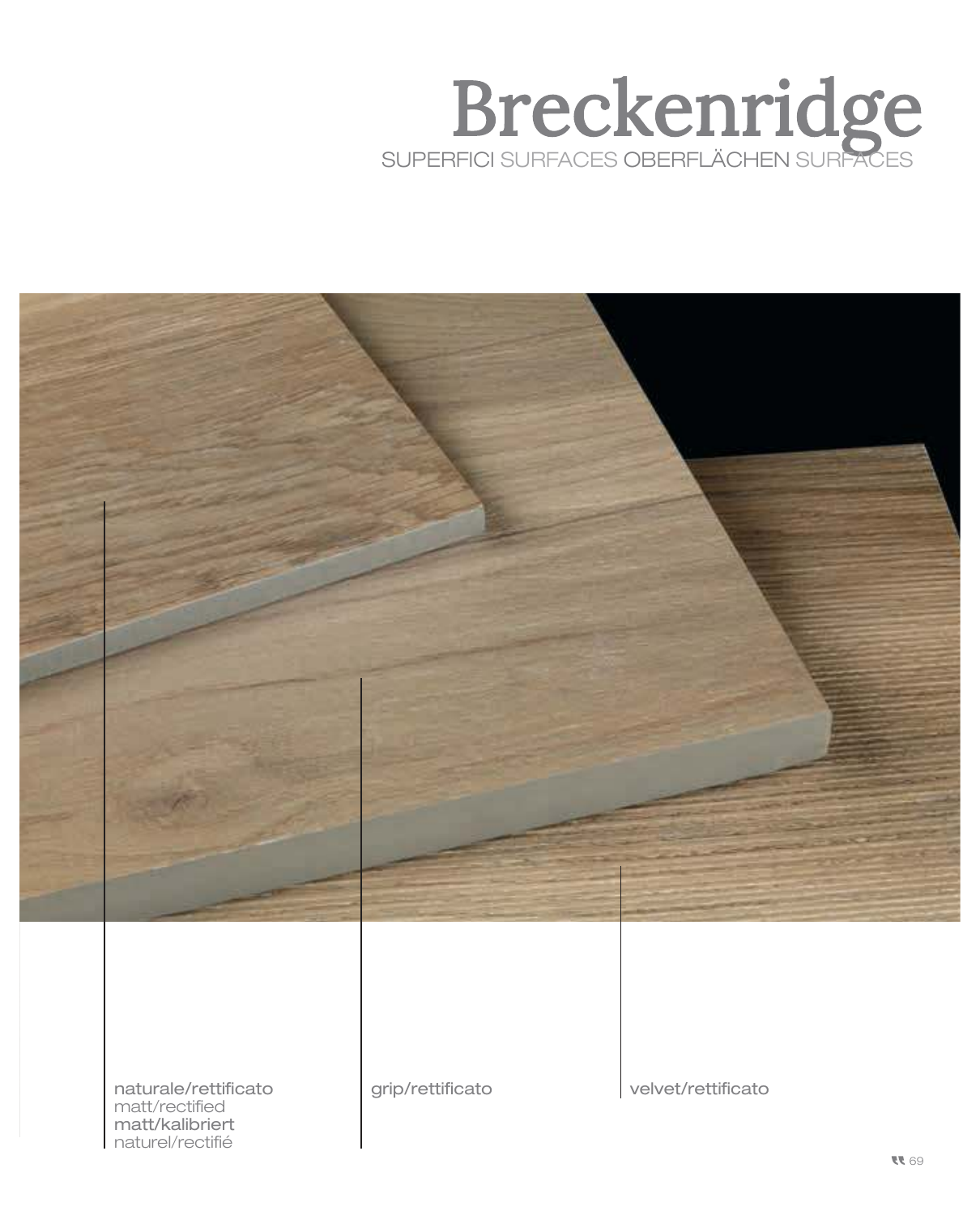#### Breckenridge DATI TECNICI TECHNICAL FEATURES TECHNISCHE DATEN DONNEES TECHNIQUES

|  |                 | FORMATI<br>SIZES   | 22,5x90<br>9"x36"<br>$\overline{\phantom{0}}$ |            | 15x90<br>6"x36"<br>$\overline{\phantom{a}}$ |    | 45x90<br>18"x36"<br>$\overline{\phantom{a}}$ |                |                  |                  |             |
|--|-----------------|--------------------|-----------------------------------------------|------------|---------------------------------------------|----|----------------------------------------------|----------------|------------------|------------------|-------------|
|  |                 |                    | <b>11 MM</b><br>▲                             |            | <b>11 MM</b><br>$\blacktriangle$            |    | <b>20 MM</b><br>$\blacktriangle$             |                | <b>DIN 51130</b> | <b>DIN 51097</b> | <b>DCOF</b> |
|  | <b>LARICE</b>   | NAT. RET.          | 00339                                         | 58         | 00337                                       | 58 |                                              | V <sub>3</sub> | R <sub>10</sub>  | $A + B$          | > 0,42      |
|  |                 | <b>VELVET RET.</b> | 00342                                         | $62\,$     |                                             |    |                                              |                | R <sub>11</sub>  | $A+B+C$          |             |
|  |                 | NAT. RET.          | 00210                                         | ${\bf 58}$ | 00209                                       | 58 |                                              |                | R <sub>10</sub>  | $A + B$          | > 0,42      |
|  | <b>CARPINO</b>  | <b>VELVET RET.</b> | 00211                                         | $62\,$     |                                             |    |                                              | V <sub>3</sub> | R <sub>11</sub>  | $A+B+C$          |             |
|  |                 | <b>GRIP RET.</b>   |                                               |            |                                             |    | 00489                                        | $79\,$         |                  |                  |             |
|  | <b>TIGLIO</b>   | NAT. RET.          | 00110                                         | 58         | 00105                                       | 58 |                                              | V <sub>3</sub> | R <sub>10</sub>  | $A + B$          | > 0,42      |
|  |                 | <b>VELVET RET.</b> | 00115                                         | 62         |                                             |    |                                              |                | R <sub>11</sub>  | $A+B+C$          |             |
|  | <b>OLMO</b>     | NAT. RET.          | 00113                                         | 58         | 00108                                       | 58 |                                              |                | R <sub>10</sub>  | $A + B$          | > 0,42      |
|  |                 | <b>VELVET RET.</b> | 00118                                         | 62         |                                             |    |                                              | V <sub>3</sub> | R <sub>11</sub>  | $A+B+C$          |             |
|  | <b>CIPRESSO</b> | NAT. RET.          | 00112                                         | 58         | 00107                                       | 58 |                                              |                | R <sub>10</sub>  | $A + B$          | > 0,42      |
|  |                 | <b>VELVET RET.</b> | 00117                                         | 62         |                                             |    |                                              | V <sub>3</sub> | R <sub>11</sub>  | $A+B+C$          |             |
|  |                 | <b>GRIP RET.</b>   |                                               |            |                                             |    | 00491                                        | 79             |                  |                  |             |
|  |                 | NAT. RET.          | 00338                                         | 58         | 00336                                       | 58 |                                              |                | R <sub>10</sub>  | $A+B$            | > 0,42      |
|  | <b>ACACIA</b>   | <b>VELVET RET.</b> | 00341                                         | 62         |                                             |    |                                              | V <sub>3</sub> | R <sub>11</sub>  | $A+B+C$          |             |
|  |                 | <b>GRIP RET.</b>   |                                               |            |                                             |    | 00488                                        | 79             |                  |                  |             |
|  | <b>ULIVO</b>    | NAT. RET.          | 00111                                         | 58         | 00106                                       | 58 |                                              |                | R <sub>10</sub>  | $A + B$          | > 0,42      |
|  |                 | <b>VELVET RET.</b> | 00116                                         | $62\,$     |                                             |    |                                              | V <sub>3</sub> | R <sub>11</sub>  | $A+B+C$          |             |
|  |                 | <b>GRIP RET.</b>   |                                               |            |                                             |    | 00490                                        | 79             |                  |                  |             |
|  | <b>SERAYA</b>   | NAT. RET.          | 00114                                         | 58         | 00109                                       | 58 |                                              | V <sub>3</sub> | R <sub>10</sub>  | $A + B$          | > 0,42      |
|  |                 | <b>VELVET RET.</b> | 00119                                         | 62         |                                             |    |                                              |                | R <sub>11</sub>  | $A+B+C$          |             |

 $\frac{1}{2}$